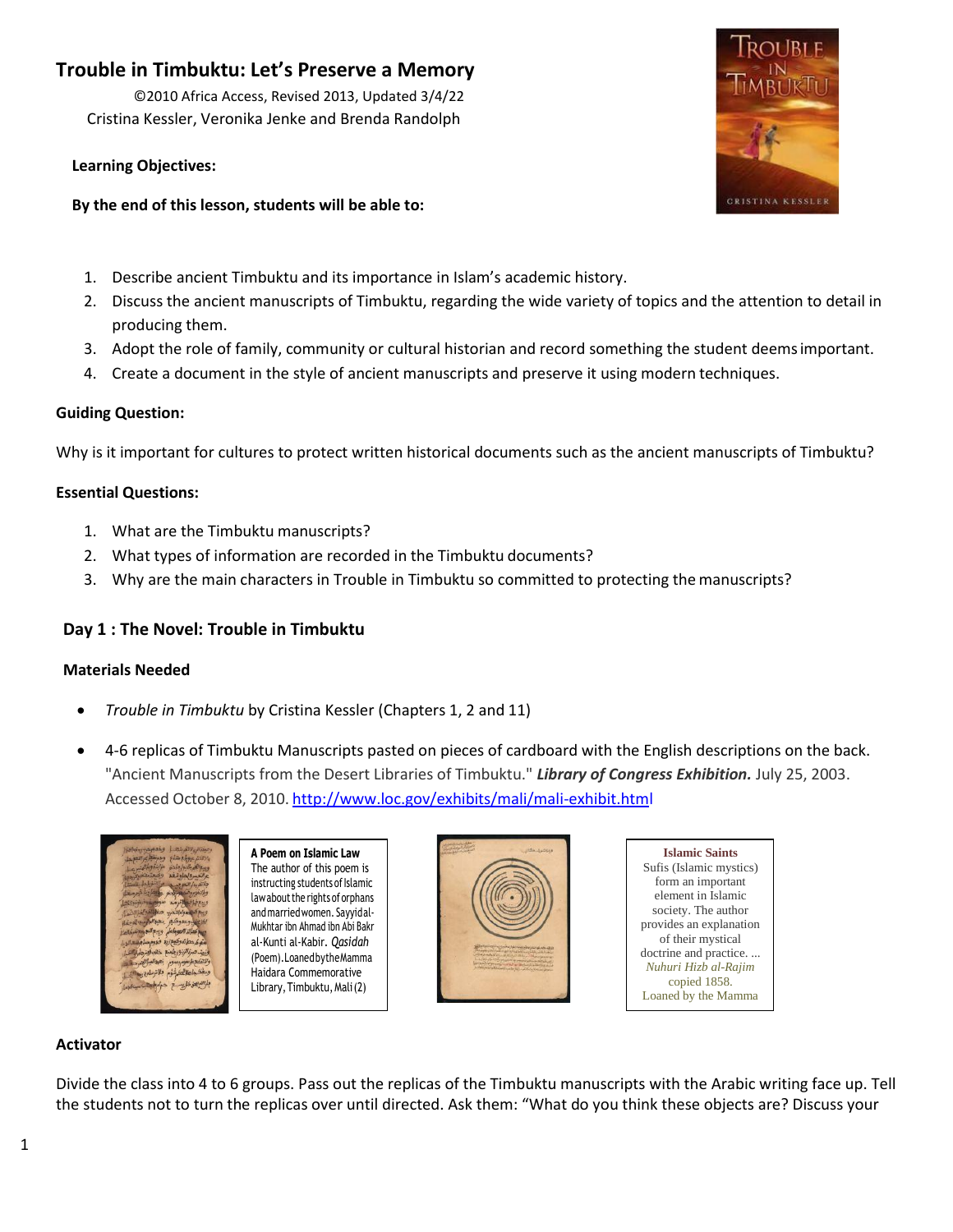ideas with your group-mates. Then we will share our ideas with the class." Tell the students to turn the replicas over and read the English description. Ask the students to share what they have learned from the translations. Tell them they will learn more about these manuscripts in *Trouble in Timbuktu*, a novel by Cristina Kessler.

## **Procedure**

- 1. Read to the students or have the students read *Trouble in Timbuktu*.
- 2. Discuss the questions from **Teacher Handout: Questions and Answers**. (These questions are drawn from Chapters 1, 2, and 11.) Add additional questions you think are important.

## **Homework Assignment**

- 1. Tell students to identify information that they believe is important to preserve. They can interview someone or record an original story, poem, song, or essay that they produced.
- 2. Students should create a handwritten draft manuscript of their information.

# **Suggested Interview Topics**

- **Personal history**: Interview teachers, friends, teammates, family member. Ask: "Tell me about a personal accomplishment that you treasure. "
- **School**: Interview principals, teachers, classmates. Ask: "Tell me about a special school event or memory that you treasure."
- **Family**: Interview parents, grandparents, aunts, uncles, siblings, other relatives. Ask: "Tell me about a special event our family's history that you treasure."
- **Country**: Interview parents, guardians, teachers. Ask: "Tell me about something special to record about our country or the country of your birth. "
- **Community**: Interview neighbors, church members, school mates. Ask:"Tell me about a special event in the community that should be remembered and documented."
- **Historical Event**: Interview relatives, other adults: Ask: "Tell me about an event that occurred in the past that you believe is significant."

# **Assessment**

- Proofread and return the draft manuscripts to the students.
- Students will share their manuscripts with their classmates and ask for feedback.
- Students will make any necessary changes.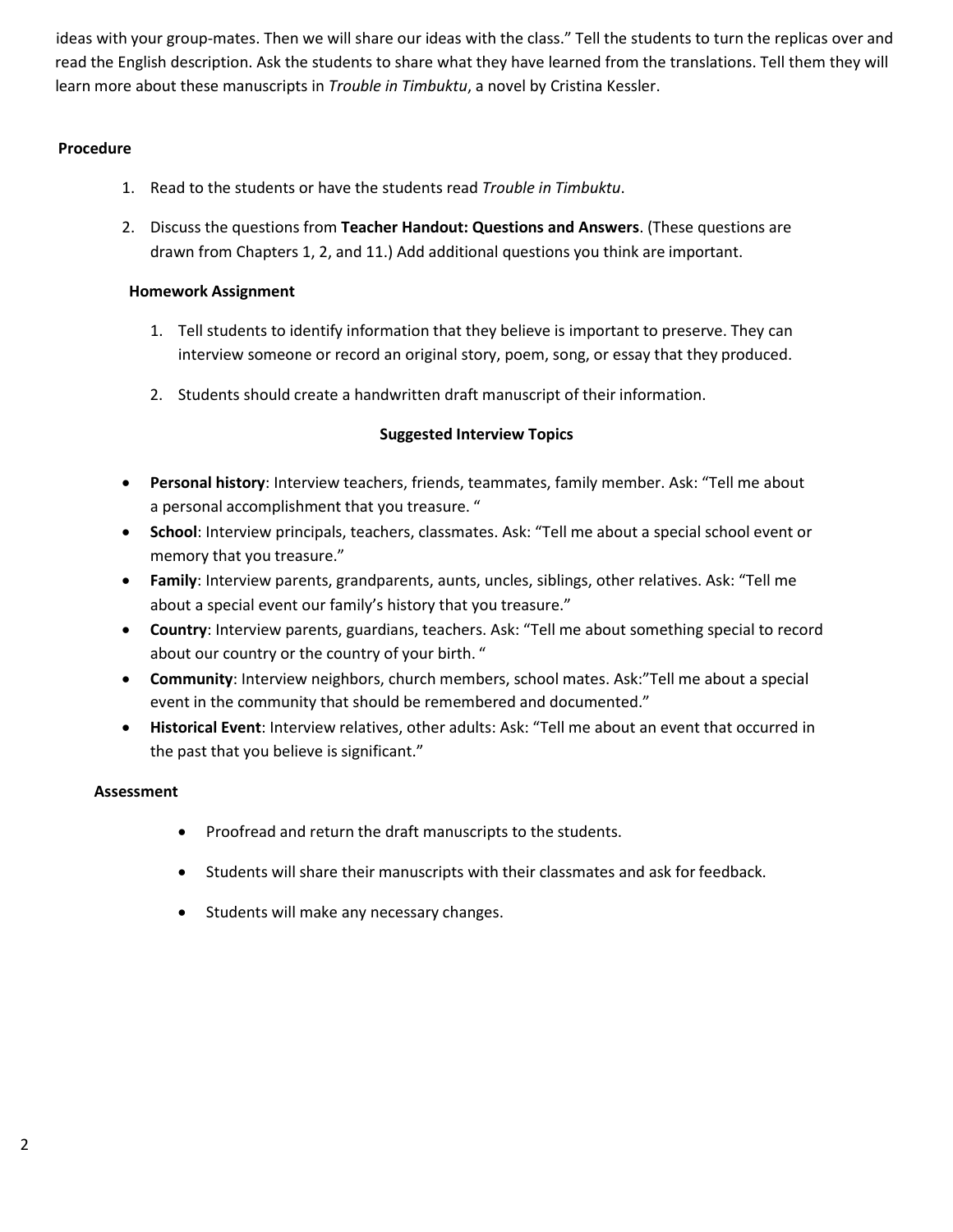# **Day 2: Preserving Information**

## **Materials Needed**

| Sheets of antique paper      | <b>Scissors</b>                           |
|------------------------------|-------------------------------------------|
| 1 pen per student            | Archive quality acid-free plastic sleeves |
| Colored pencils to be shared | Handwritten draft manuscripts             |

## **Activator**

**Exemplar:** Show students an example of a manuscript that you have created or an exemplar from a previous class (see pages 5-6)

### **Procedure**

- **1.** Ask students to re-write their information in final format on antique paper and decorate it. As models, they can use the ancient manuscripts of Timbuktu and the designs and borders on many manuscripts. They can trim the edges to make the manuscripts look older or not decorate them at all. The important thing is that the manuscript must be hand-written and not a computer product.
- **2.** Direct students to date and sign the documents. In 50 years, the name and date will authenticatethe manuscripts and they will become historical documents.
- **3.** Show students how to place the manuscript in an acid-free, archival quality plastic sleeve for preservation. Discuss the best places to store their manuscripts.

## **Extension**

Encourage students to begin recording family, community, personal or school events and history on a regular basis.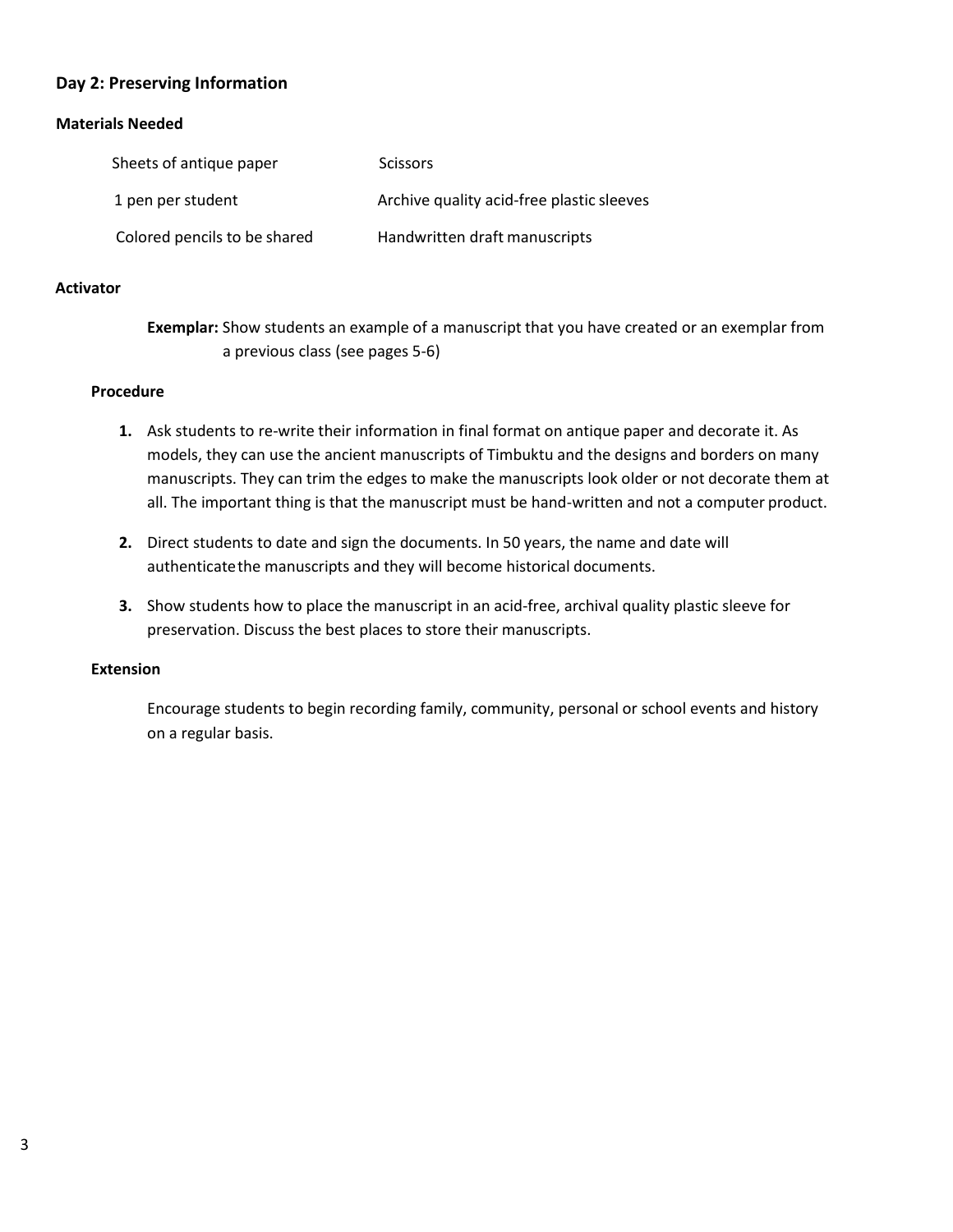# **Teacher Handout: Questions and Answers for** *Trouble in Timbuktu*

### **1. Who are the foreigners in the book and what do they say that alarms Ahmed?**

Answer: The foreigners are two Americans, Griff and Trudy.

Breaking back into English Trudy turned to Griff. "Aren't they the cutest? They look just like a set of bookends." Griff snorted. "That's what they look like, all right." Then he whispered, "And with any luck we'll need some bookends for the manuscripts...if we get them..." (Pg. 7)

### **2. What does Griff tell Ahmed that clearly upsets the young Bella boy?**

Answer: "We'll pay you well," Griff said as he pushed a 100 CFA note at Ahmed. "Take this now and if tomorrow is good, then maybe you can help me with some other things too." Griff cocked his head to the side, eyeing Ahmed closely. "I am a bit of a collector; maybe you can help me." (Pg.8)

Ayisha realizes just how upset her twin is when he says, "Ayisha, I don't trust them. He asked about the manuscripts, Ayisha. He sounds like he's planning to take some from here." (Pg. 10)

#### **3. Why is Ayisha so upset by this news?**

Answer: Shaking her head, she said in disbelief, "But Ahmed, he can't just go to the market and buy one. He'd need a local person to help him find one. Yes?" Eyes wide Ayisha asked, "Could that be what he wants? Does he want you to be the person who helps him find some ancient manuscripts?" They both knew that the foreigners would have to steal the ancient manuscripts to get them. And anyone who helped them would also be a thief. (Pg. 11)

#### **4. What secret advantage does Ahmed have?**

Answer: Ahmed just went on. "I usually tell people what languages I speak, but these two never asked. They wanted to speak French, and they didn't ask if I spoke English, so I didn't tell them. They talk to each other (in English) as if I'm not there." (Pg.14)

### **5. What are the ancient manuscripts of Timbuktu about and how old are they?**

Answer: Ahmed said, "May Allah forgive me – I started bragging. I told him they were about science, religion, world peace, diplomacy, astronomy, physics, conflict resolution, geography, history, law. Anything you can think of, I told him, these scholars wrote about it, some 400 to 600 years ago…" (Pgs. 16 and 17)

### **6. Why are Ahmed and Ayisha so worried about someone stealing manuscripts?**

Answer: He shook his head. "They are the kind of people Alhaji Musa told us to watch out for. He told us to beware of anyone, especially foreigners, with too much interest in our national treasures, especially our ancient writings. We are all protectors, Ayisha." (Pgs. 17-18)

#### **7. What do Ayisha and Ahmed decide to do?**

Answer: Ahmed nodded as his sister said, "It's not your fault they came to steal. But we will stop them! We will become our own little police force."

"That is good Ayisha, I like it." His voice suddenly grew louder and stronger, "Let's make a pledge to protect all the ancient manuscripts of Timbuktu from all thieves. The holy ancient papers of Timbuktu." (Pg. 18)

#### **8. Where do they take the Americans to see the ancient manuscripts?**

Answer: He held out his hand and said, "I am Khalid Aziz, curator of CEDRAB, the Centre de Recherches Historiques Ahmed Baba." This is a center that preserves and displays ancient manuscripts in Timbuktu. (Chap. 11, Pg. 142)

#### **9. What does Khalid Aziz tell Griff are the major threats to the manuscripts?**

Answer: "These fragile papers are victims of dust, bugs, temperature changes and even vibration… The climate is not their only enemy, for many disappear into the black market of private collectors and sellers." (Pg. 143)

#### **10. Why does the curator think it is important to preserve these documents?**

Answer: Khalid said, "We are collecting as many as we can, by purchase or trade, or even just a promise of storage, for these manuscripts show the world that Timbuktu was once a learning center where scholars discussed every topic important to mankind." (Pg. 143)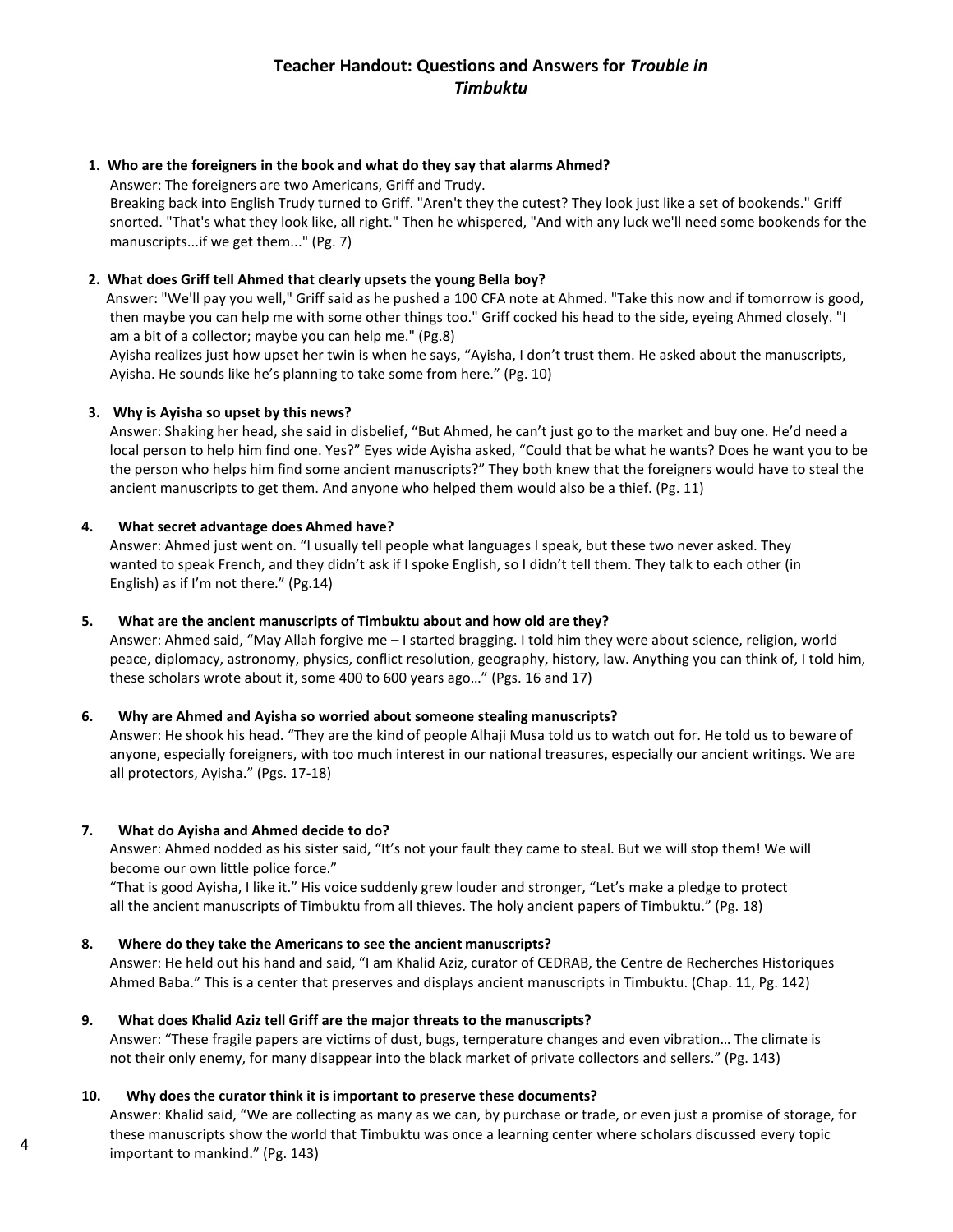On October 18, 2010, Hr. Juy H. Berjamin celebrated his 97<sup>th</sup> birthday. Benjie was born on in 1913 on St. John, in East End. He is called the latriarch of the island. A school was named after him in Coval Bay in recognition of his extensive contributions to education in the Virgin Islands. When I asked Benjie what his favorite childhood memory is , he told me, "It is the day my grandmother" fold ne I could be a janitor. I was delighted because that meant I didn't true to have sand and gravel on a failbant. I had no idea what a janitor was - but I was happy to know I could be one. Amagine-el ended up Superintendent of Education here in my between idends." Benjie's advice to young people is, "Stay in school as long as you can, to learn as much is possible, Reach for the stars, and always think of the future to make a better world for those who follow." Giston Ceste